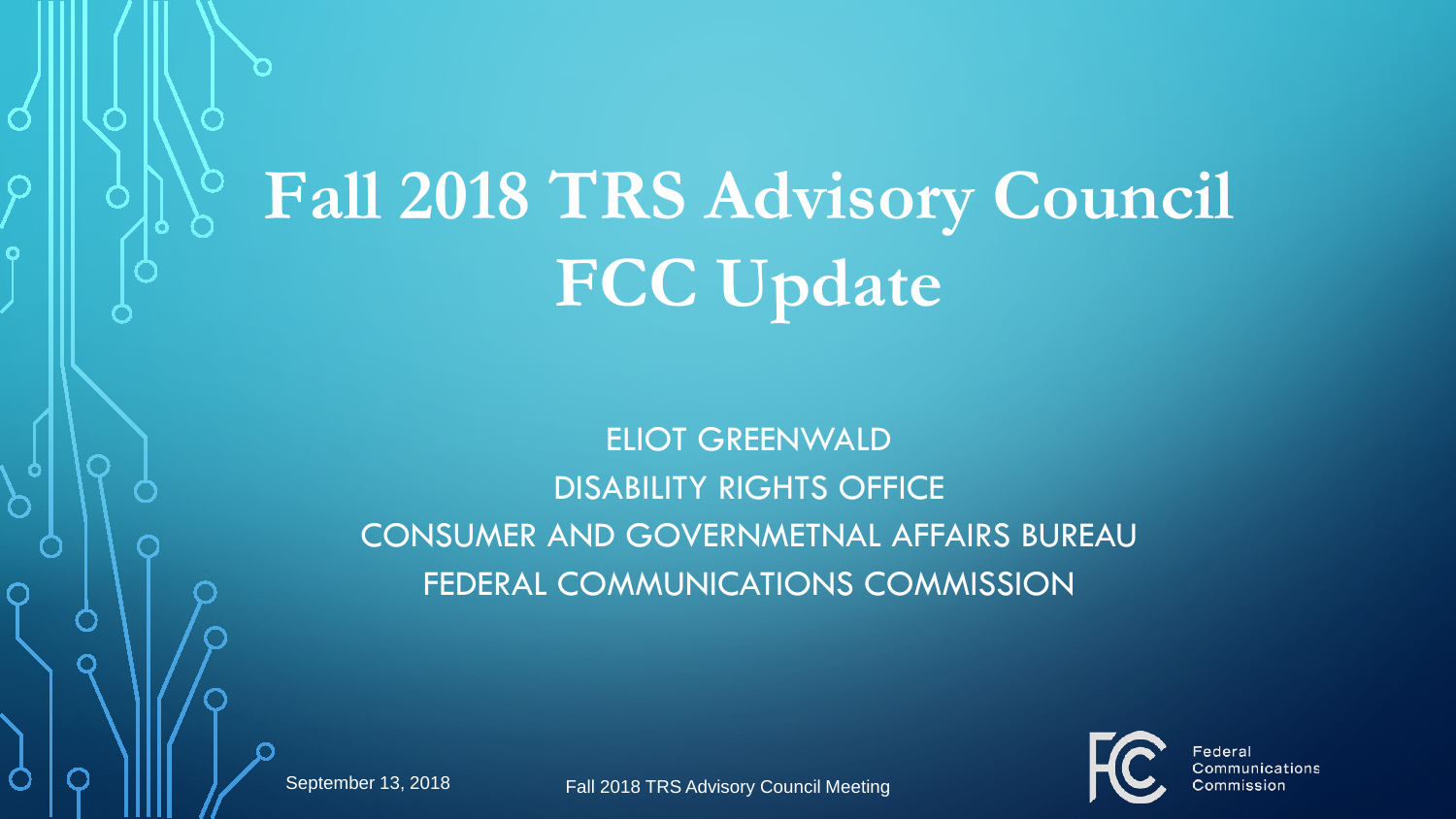#### TRS PROGRAM RECERTIFICATION

- On July 16, 2018, the Consumer and Government Affairs Bureau (CGB) released a public notice granting certification to each state and territory that sought to renew its TRS program. After reviewing each application, CGB determined:
	- The TRS programs of the listed states meet or exceed all operational, technical, and functional minimum standards contained in section 64.604 of the Commission's rules;
	- The TRS programs of the listed states make available adequate procedures and remedies for enforcing the requirements of their state programs; and
	- The TRS programs of the listed states in no way conflict with federal law
- The certifications will remain in effect for a five (5) year period, beginning July 26, 2018, and ending July 25, 2023
- Beginning one year prior to the expiration of the certifications, July 25, 2022, each state may apply for renewal of its TRS program certification

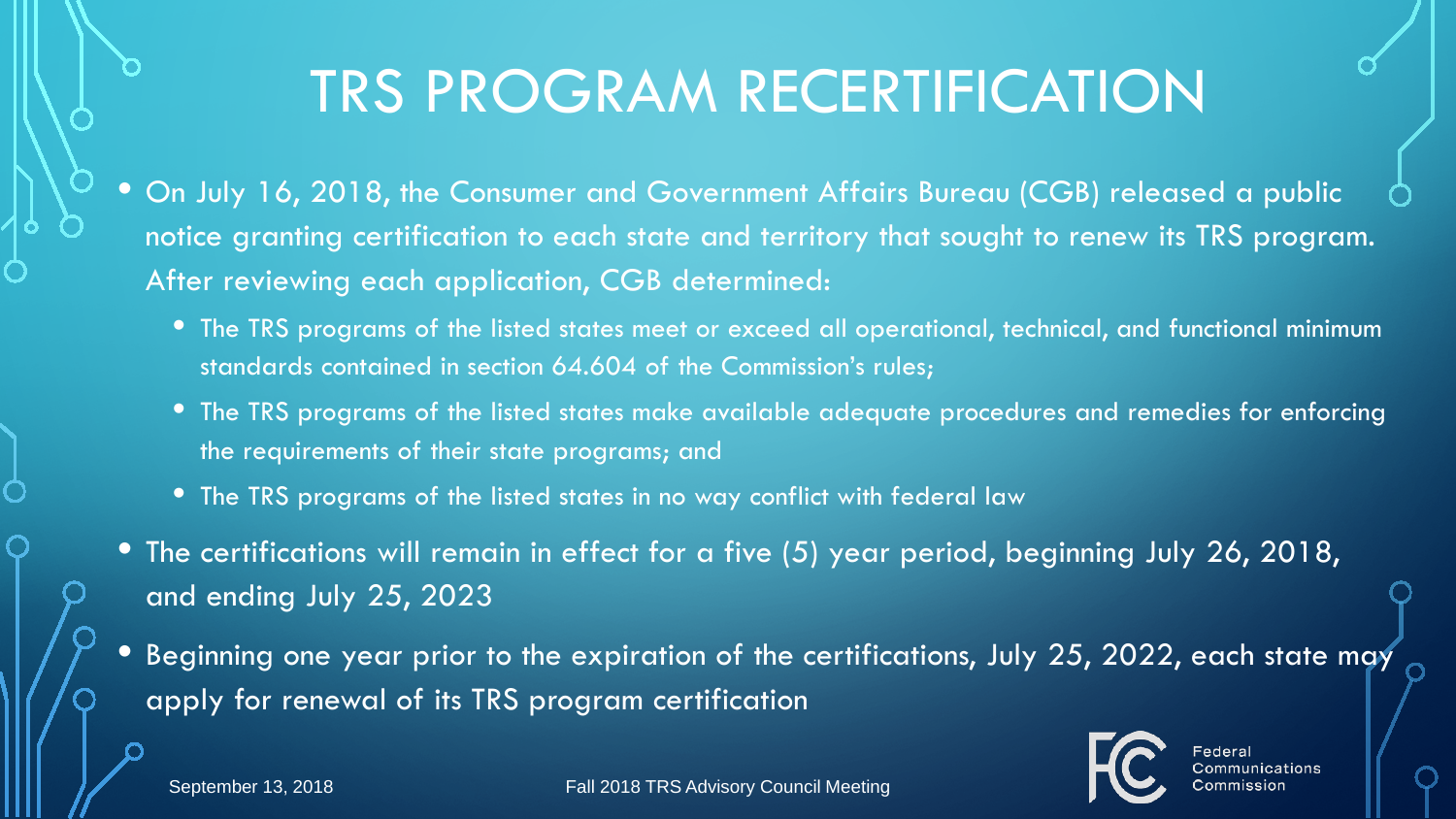#### TRS RATE ORDER

• On June 29, 2018, CGB adopted an Order establishing per-minute compensation rates for TRS that are supported by the Interstate TRS Fund for the Fund Year beginning July 1, 2018 and ending June 30, 2019

- The per-minute compensation are:
	- Traditional TRS \$3.2592
	- STS \$4.3902
	- CTS \$2.007
	- IP CTS \$1.75 (adopted by the Commission in the IP CTS reform order on June 7, 2018)
	- IP Relay \$1.40
	- VRS (adopted by the Commission in the July 6, 2017 VRS rate order)
		- \$5.29 Emergent Tier (1st 500,000 monthly minutes) for VRS providers with 500,000 or fewer minutes in a month
		- \$4.82 Tier 1 (1st 1,000,000 monthly minutes) for VRS providers with more than 500,000 minutes in a month
		- \$3.97 Tier II (1,000,001 to 2,500,000 monthly minutes)
		- \$2.83 Tier III (monthly minutes exceeding 2,500,000)

• CGB also adopted a TRS funding requirement of \$1,497,699,377 and a carrier contribution factor of 0.02801 for the Fund Year

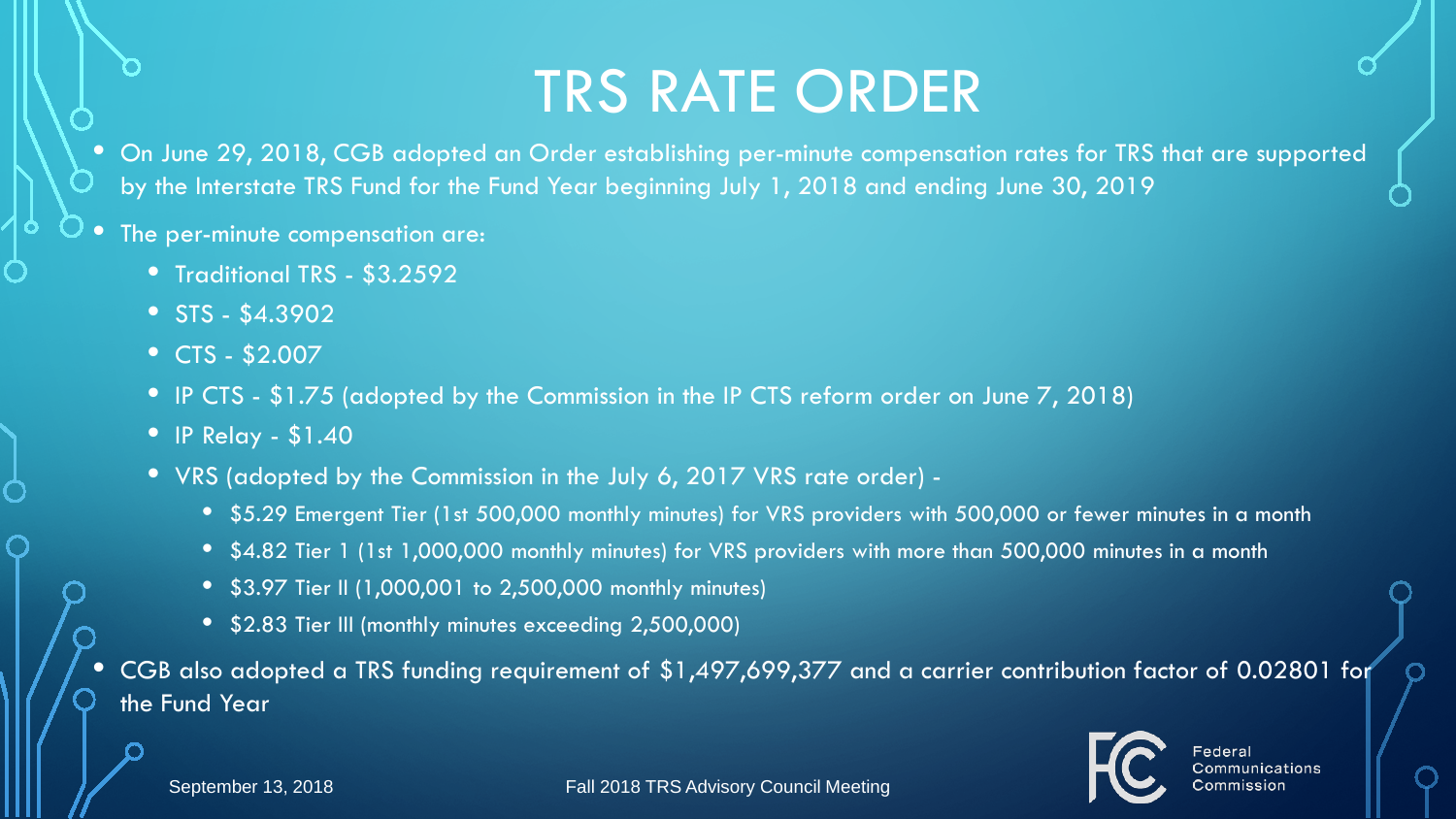#### TRS EQUAL ACCESS AND BILLING OPTIONS WAIVERS

- $\bullet$  On August 8, 2018, CGB released an Order extending waivers that were previously  $\circlearrowleft$ granted to Sprint Communications and Hamilton Relay Inc.
- These waivers relieved providers of traditional TRS, speech-to-speech relay service (STS), and non-Internet Protocol (IP) forms of captioned telephone service (CTS) of the requirements to offer consumers their choice of long distance carrier (equal access rule) and multiple billing options for long distance calls as long as the providers do not charge for long distance service
- The waivers will expire on August 24, 2019 or the effective date of a Commission decision on the continued application of the waived standards, whichever is earlier



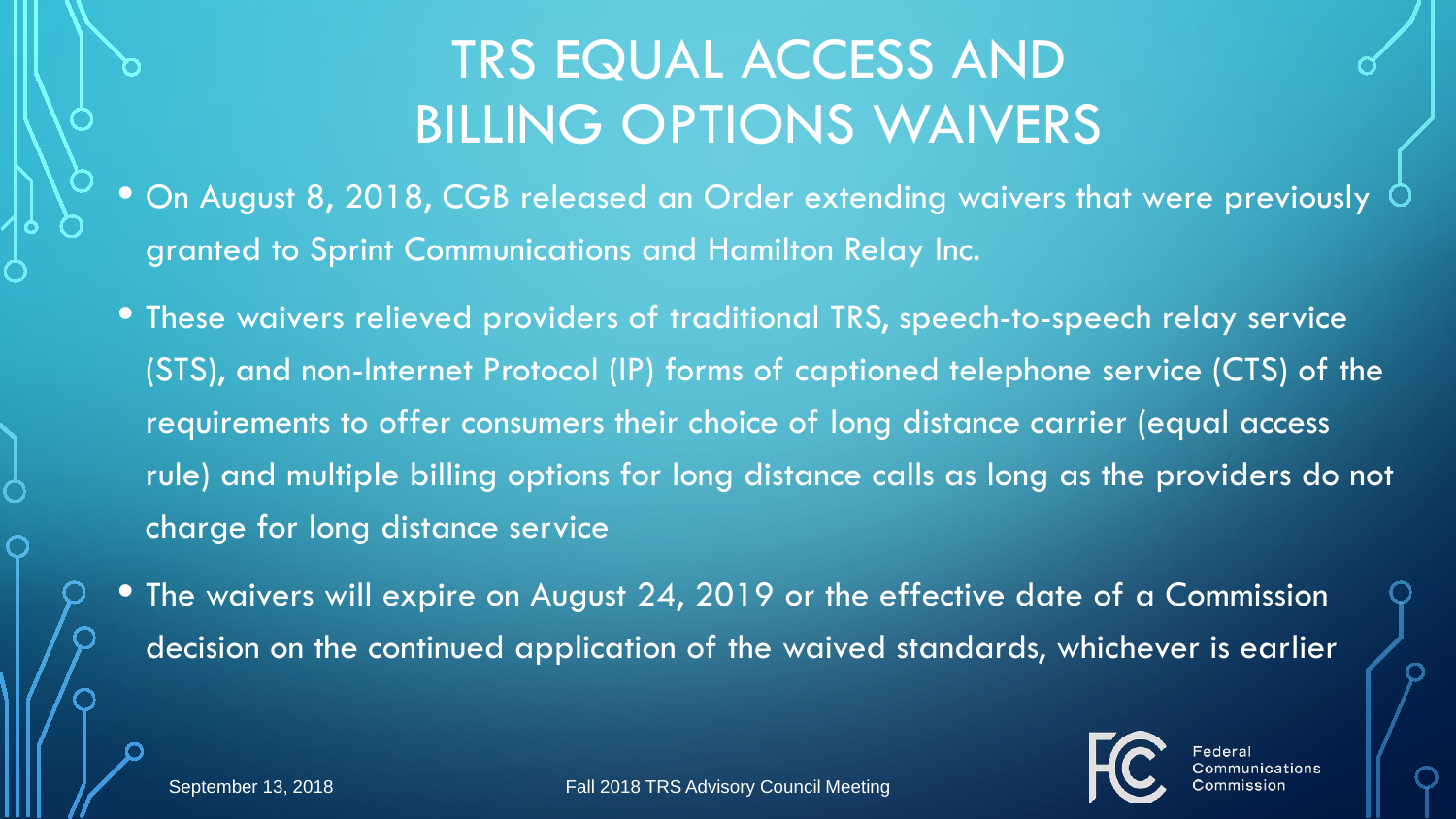## AT-HOME VRS CALLING HANDLING PILOT

- $\bullet$  On October 31, 2017, the FCC released a public notice authorizing ZVRS and Purple  $\circ$ to participate in the VRS at-home call handling pilot program
- The pilot program began on November 1, 2017 and will end on October 31, 2018
- On August 29, ZVRS and Purple filed a petition to make the at-home call handling program permanent and to extend the pilot program through December 31, 2020, while the petition is pending
- The Commission is considering whether to extend the pilot program and may soon seek comment on whether to make the at-home call handling program permanent





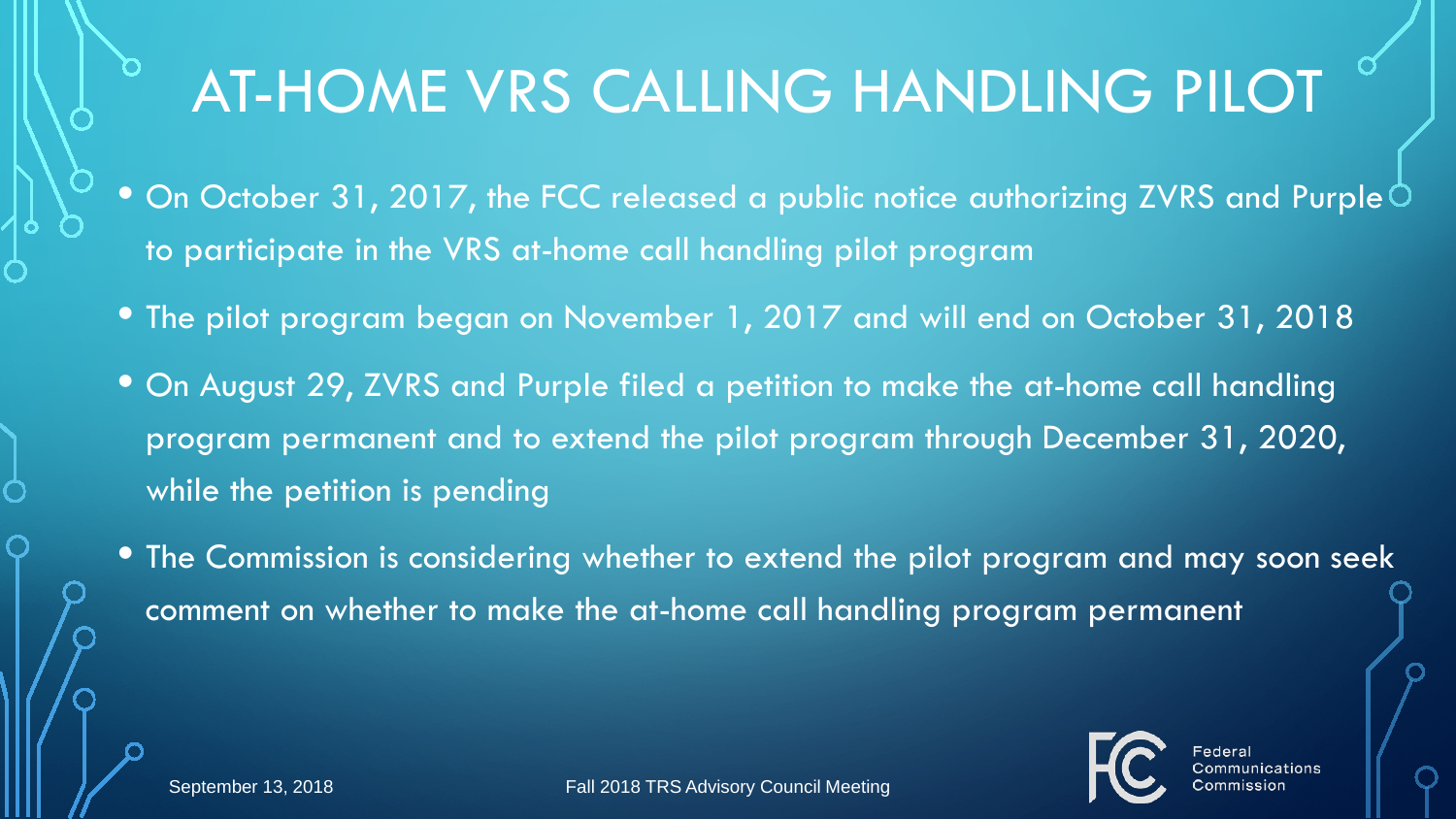## TRS USER REGISTRATION DATABASE

- $\bullet$  On June 26, 2018, CGB released a public notice inviting comment on a petition filed  $\circ$ by five video relay service (VRS) providers
- The VRS providers request a limited waiver of the Commission's rules to permit them to provide service to a new user, or to a user whose VRS telephone number has been ported from another provider, while that user's verification through the TRS-URD is pending, subject to the calls being compensable only if the user is verified

• The comment period closed on August 10, 2018, and the item is pending.



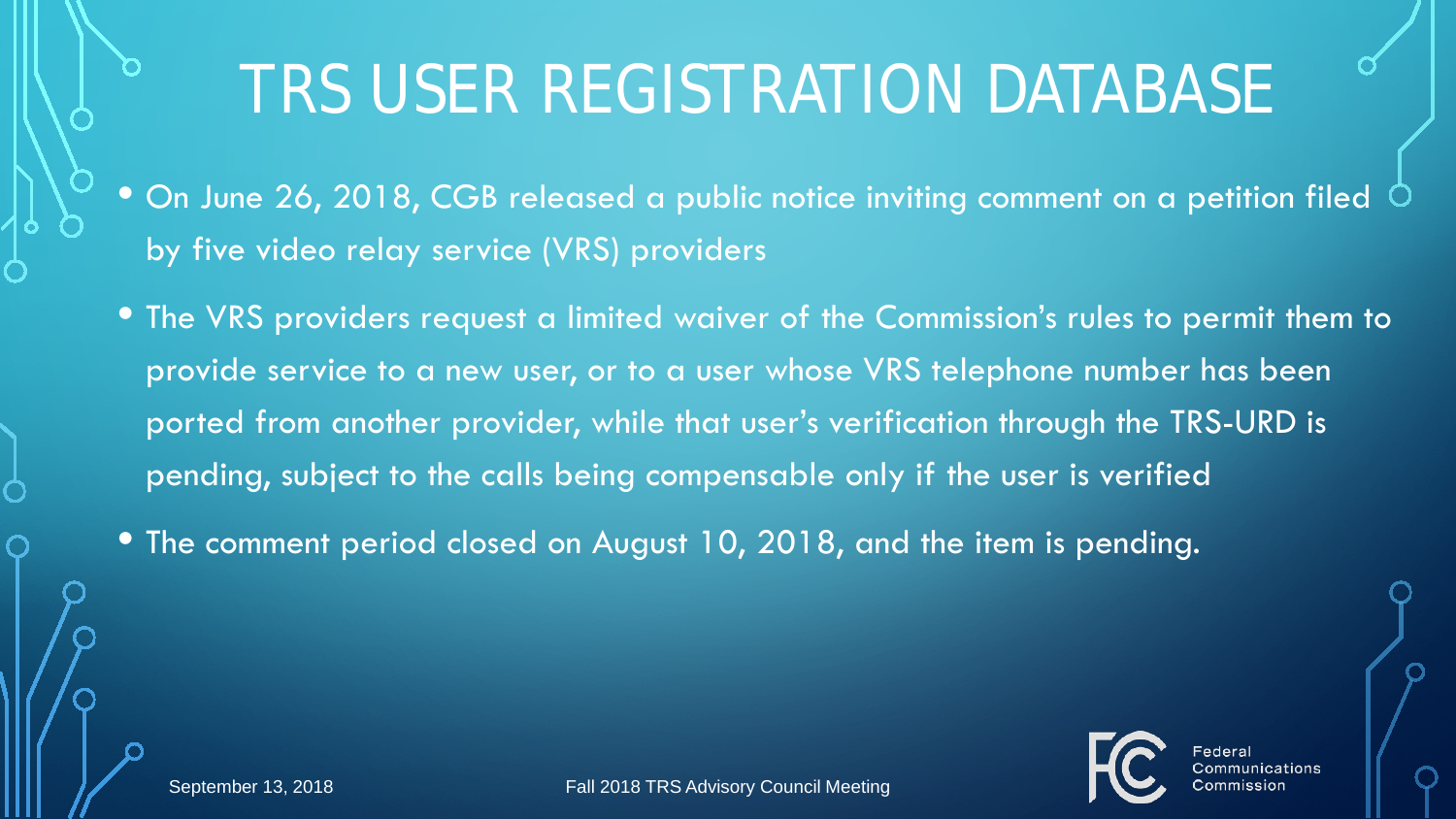## SUSPENDING RUE PROFILE COMPLIANCE

- The Interoperability Profile for Relay User Equipment (RUE Profile) is a technical standard incorporated into the FCC's rules to support VRS interoperability
- On April 26, 2018, CGB released an Order suspending for one year, until April 29, 2019, the deadline for video relay service (VRS) provider compliance with the RUE Profile



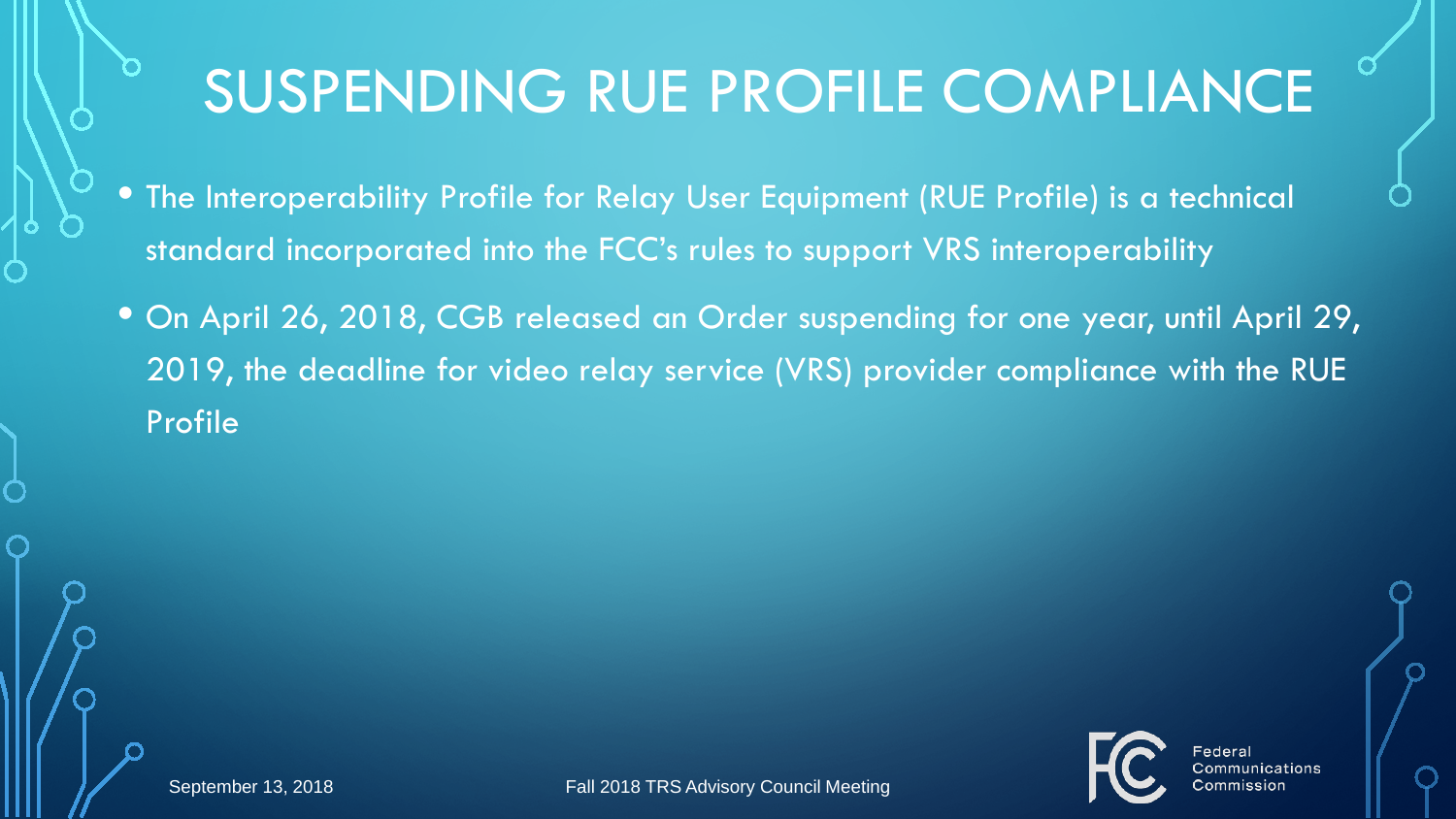### CALL CENTER NOTIFICATION WAIVER

- VRS providers are required to provide 30 day advanced notification to the FCC and  $\circ$ the TRS Fund administrator when the provider opens, closes, or relocates a video relay service (VRS) call center
- On June 4, 2018, ZVRS relocated a call center for which it provided 30 days advanced notification to the Commission, but not to the telecommunication relay service (TRS) Fund administrator
- On August 30, 2018, CGB released an Order granting ZVRS and Purple limited waivers of the call center notification rule and the compensation payment rule to allow $\bigcirc$ the companies to be compensated for VRS calls handled at the relocated call center

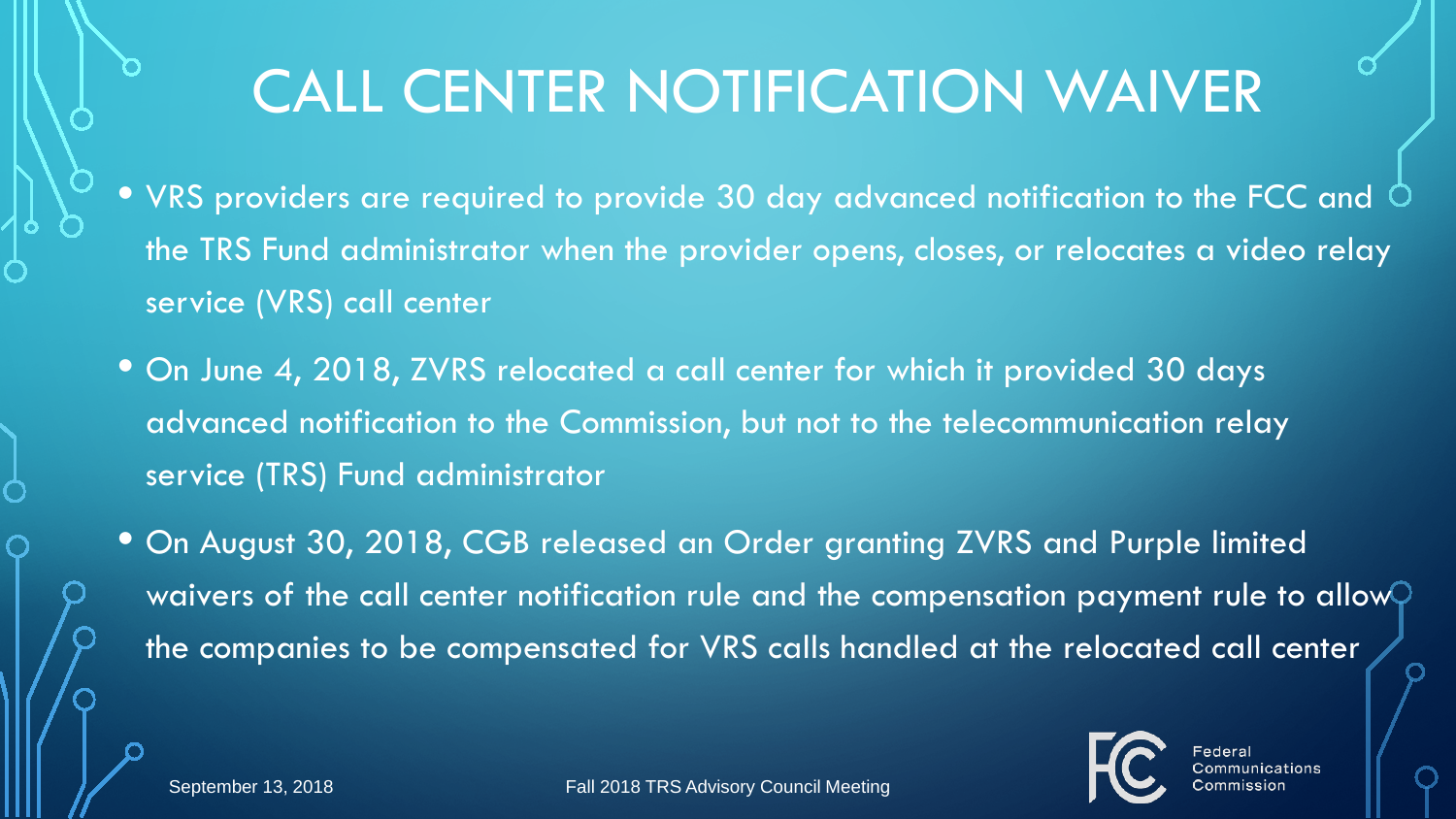#### MITRE ASSESSMENT OF IP CTS

• On April 11, 2018, the Managing Director and CGB announced the release of two summaries prepared by the MITRE Corporation detailing the results of the first two phases of independent testing performed to assess the quality and usability of Internet Protocol Captioned Telephone Service (IP CTS) devices and services, as well as automated speech-to-text (STT) technologies



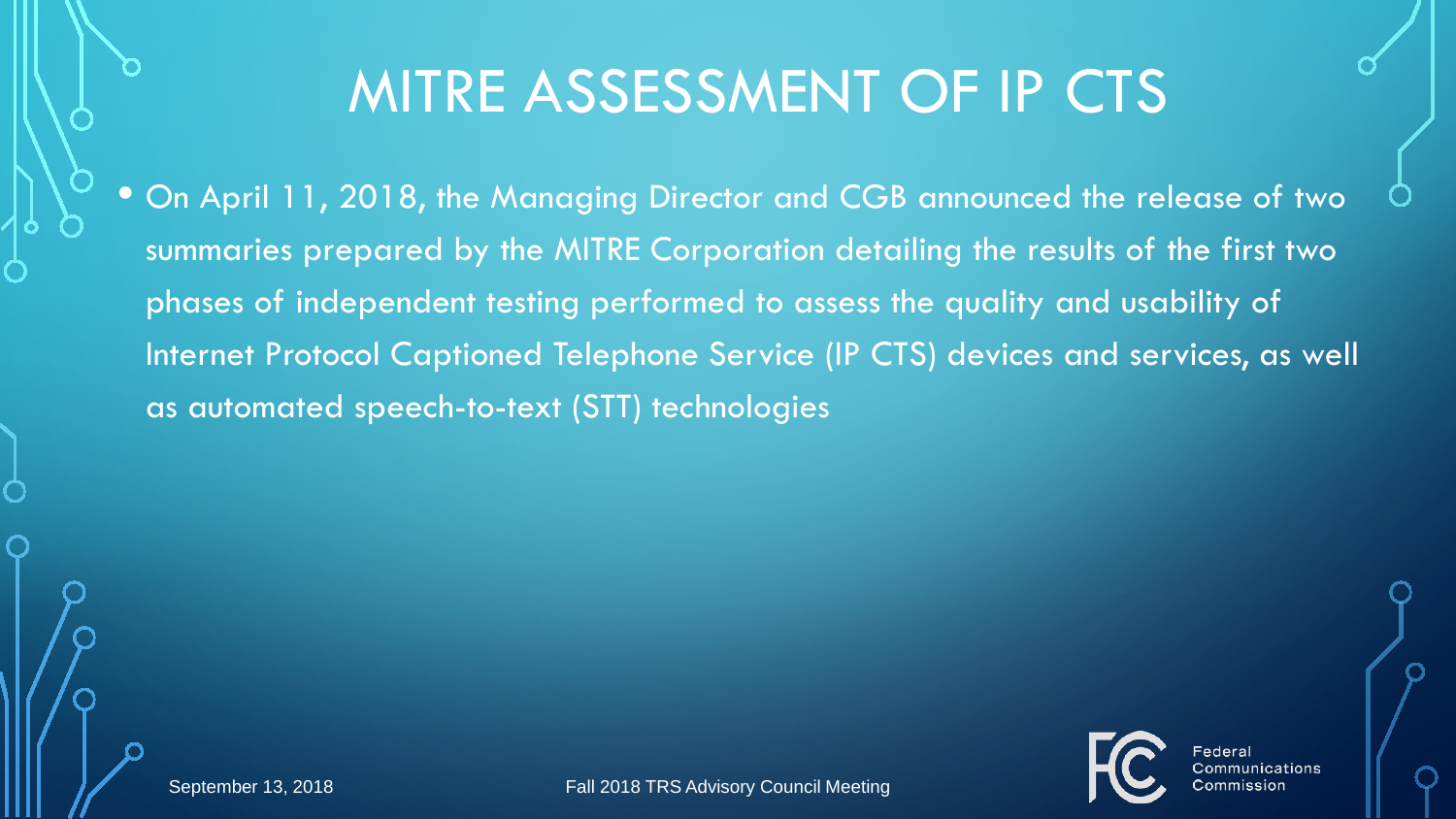#### IP CTS REFORM ORDER

- $\bullet$  On June 7, 2018, the FCC adopted a Report and Order, Declaratory Ruling, Further  $\circlearrowleft$ Notice of Proposed Rulemaking, and Notice of Inquiry addressing IP CTS
- The Report and Order revises the rate methodology used to compensate IP CTS providers, sets interim IP CTS provider compensation rates for the next 2 years, and adopts rules to limit unnecessary IP CTS use and waste of the TRS Fund
- The Declaratory Ruling authorizes the use of and compensation for fully automated speech recognition (ASR) to produce captions for IP CTS calls. Providers must first be approved to use this method by CGB

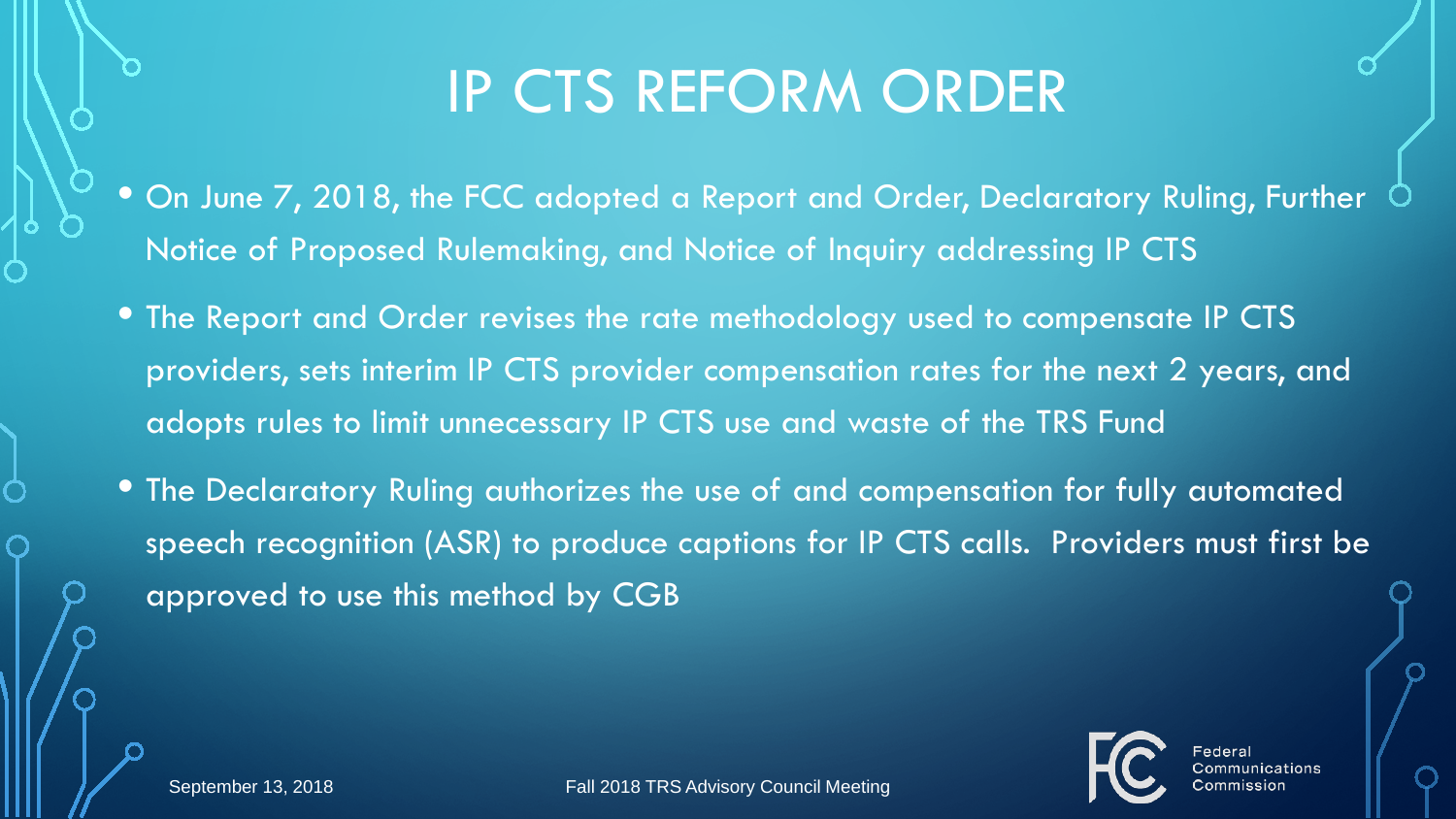## IP CTS REFORM ORDER (2)

- In the Further Notice of Proposed Rulemaking, the Commission seeks additional comment on various aspects of the IP CTS program, including compensation, funding, administration, provider practices, and 911 call quality
	- The deadline to file comments is September 17, 2018
	- The deadline to file reply comments is October 16, 2018
- In the Notice of Inquiry, the Commission seeks comment on establishing IP CTS performance goals and metrics to ensure service quality for users and evaluate the efficacy of the IP CTS program
	- The deadline to file comments is October 16, 2018
	- The deadline to file reply comments is November 15, 2018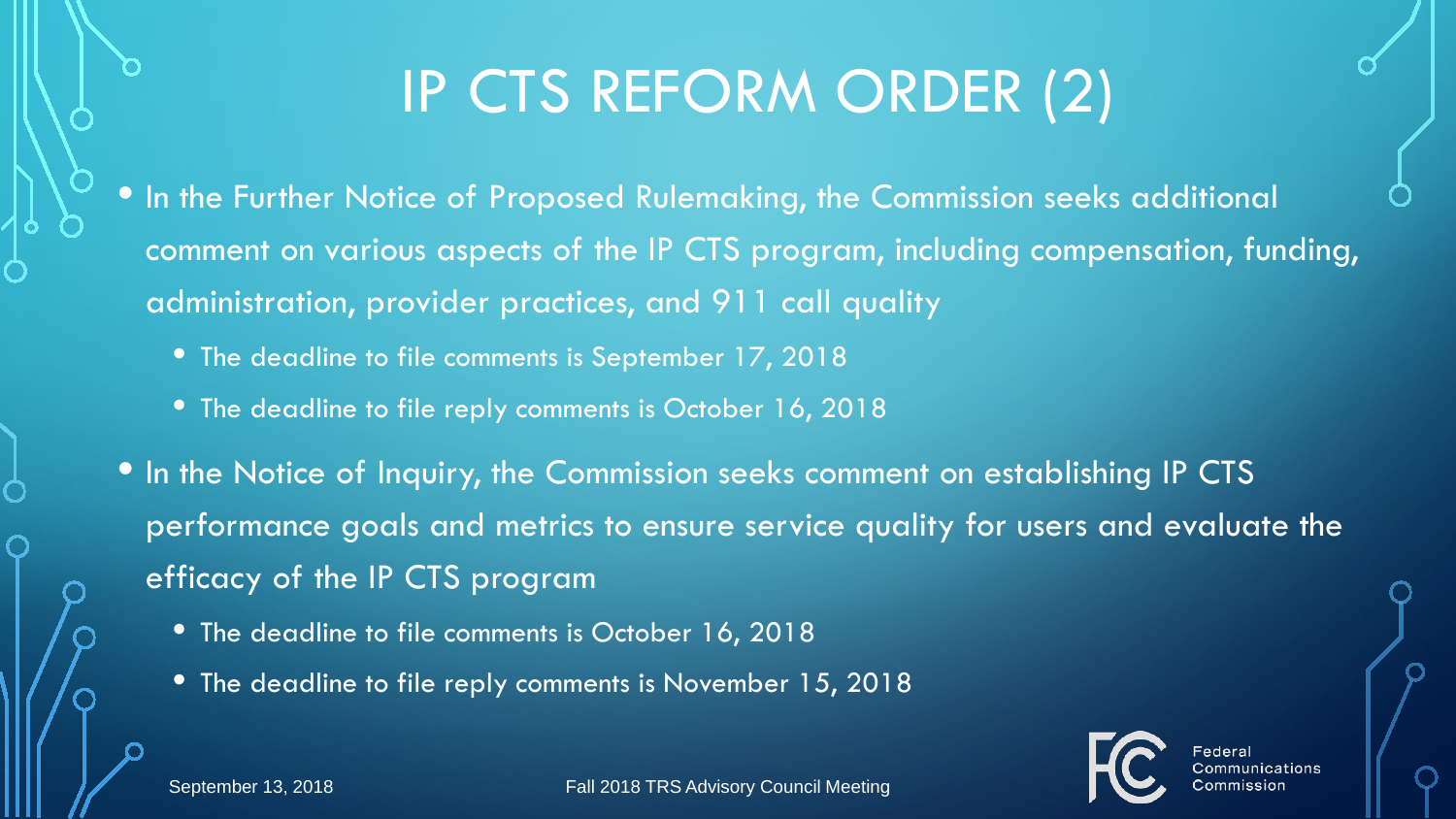## IP CTS REFORM ORDER (3)

• On August 6, 2018 CGB released a public notice seeking comment on:

- Sprint's petition for clarification, or in the alternative, reconsideration of the *2018 IP CTS Declaratory Ruling* on the use of automatic speech recognition; and
- Sprint's petition for reconsideration of interim compensation rates established in the *2018 IP CTS Report & Order.* Sprint requests that the Commission freeze the rate at the prior \$1.9467 level, pending resolution of the compensation issues raised in this proceeding

• The comment period on these petitions closes September 17, 2018

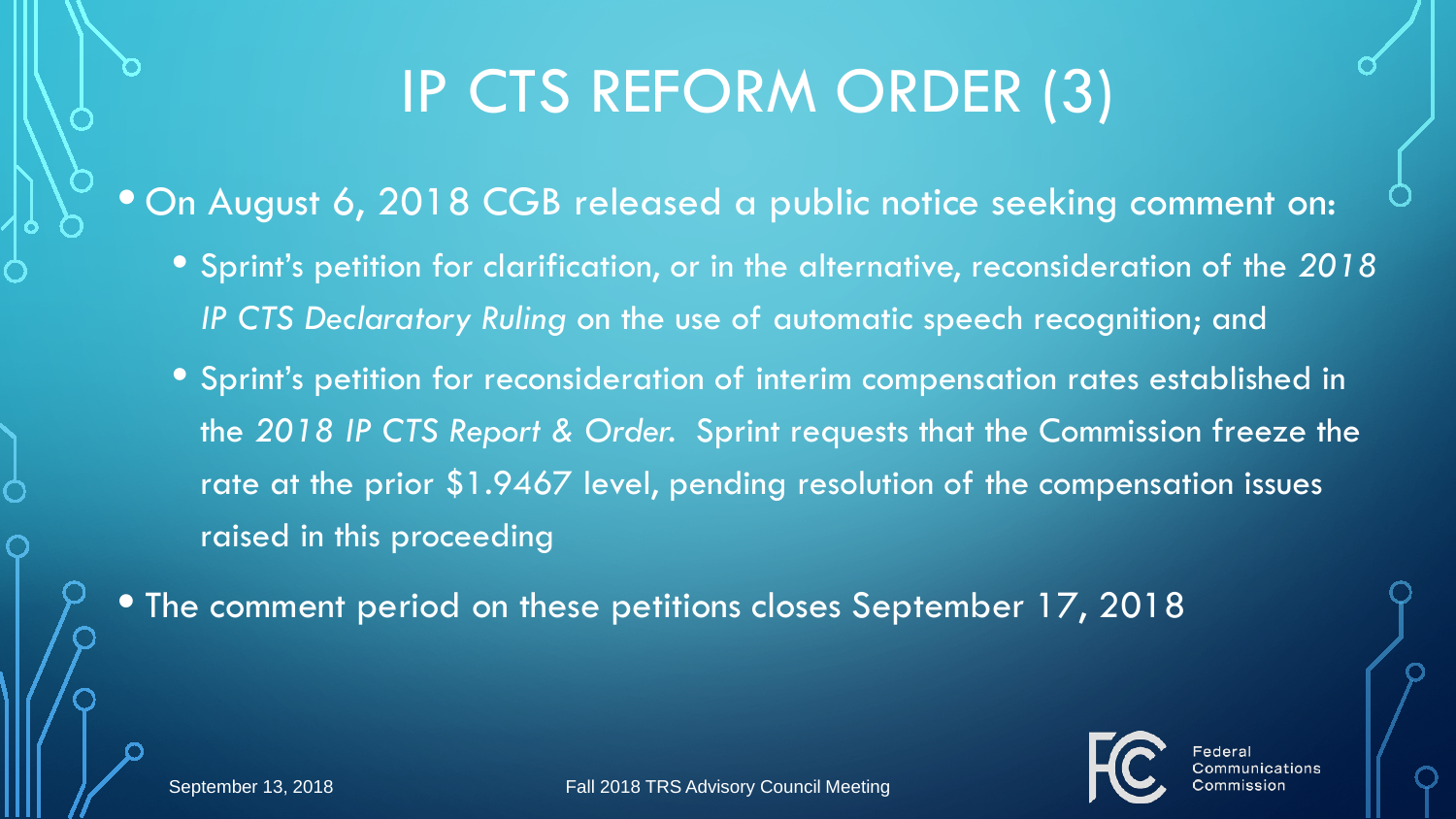#### REAL TIME TEXT (RTT)

•CGB and the PSHSB, with the assistance of the DAC, will host a workshop for public safety answering points (PSAPs) about RTT on October 2, 2018, from 12:30 p.m. to 4:30 p.m. Eastern Time.



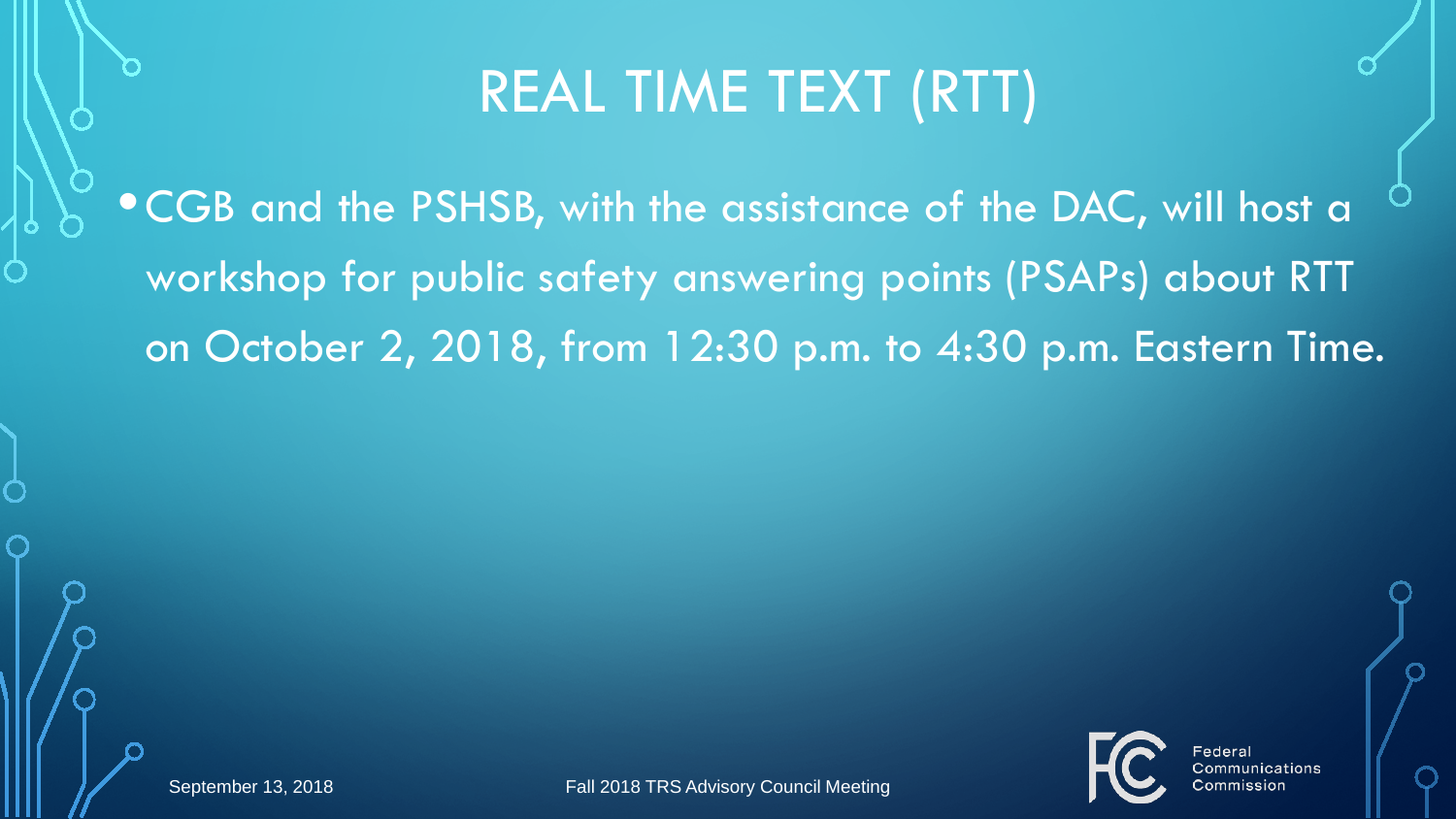## EMERGENCY COMMUNICATIONS

- The FCC has held workshops, released reports, and adopted Notices of Inquiry, Notices of Proposed Rulemakings, Orders, and Public Notices that raised questions or addressed disability access including:
	- Public Notices seeking to refresh the record on facilitating multimedia content in **WEA**
	- A workshop to identify communication needs during disasters
	- A report on the false emergency alert in Hawaii
	- A roundtable on emergency alerting
	- A report on the 2017 Nationwide test of EAS

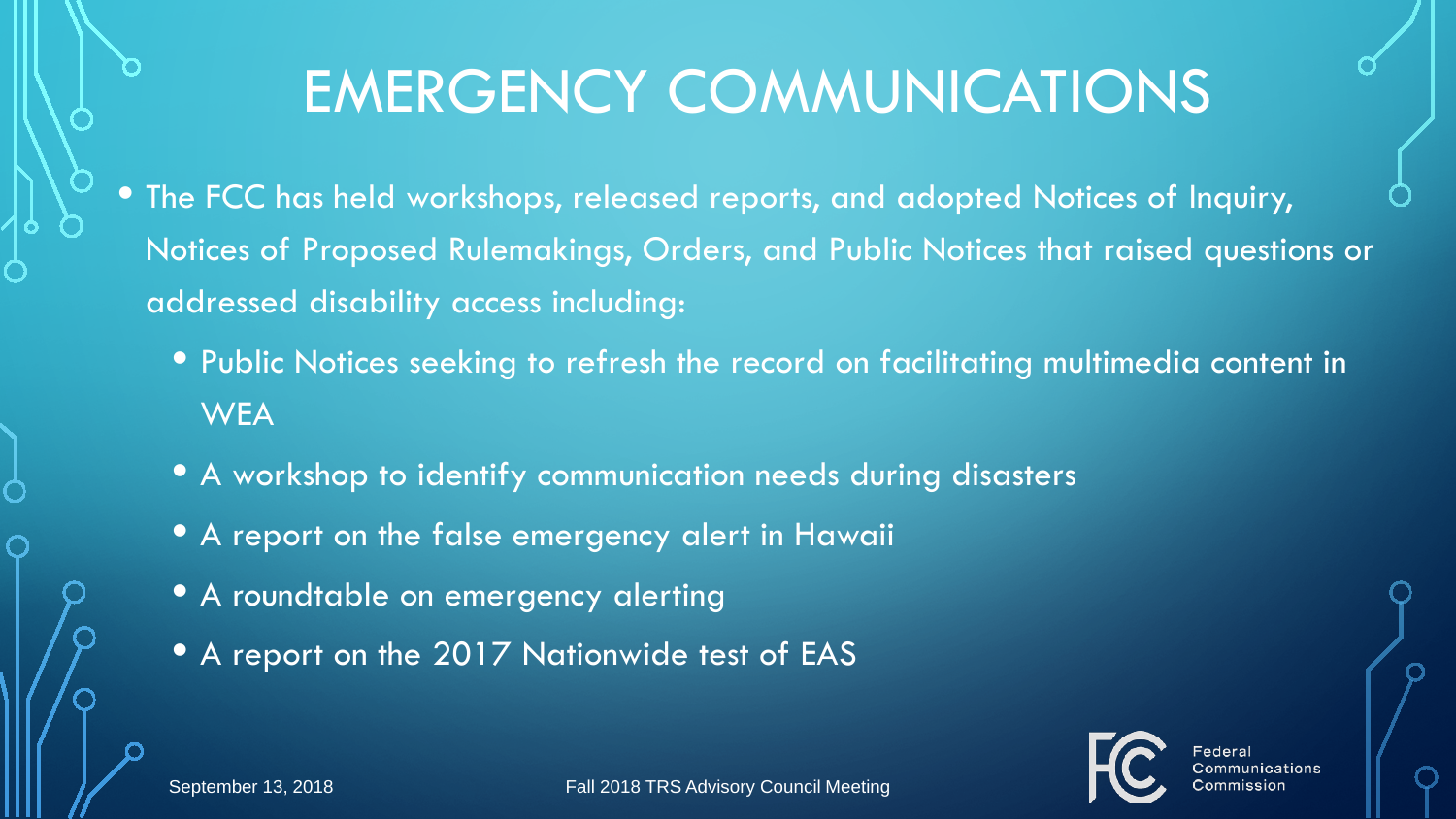## EMERGENCY COMMUNICATIONS (2)

- The FCC has held workshops, released reports, and adopted Notices of Inquiry, Notices of Proposed Rulemakings, Orders, and Public Notices that raised questions or addressed disability access including:
	- An Order granting waiver of certain accessibility requirements for emergency information on television
	- Public Notice on the nationwide test of the WEA system and a nationwide test of EAS on September 20, 2018, with an alternate test date of October 3, 2018
	- Public Notice reminders to make televised emergency information available

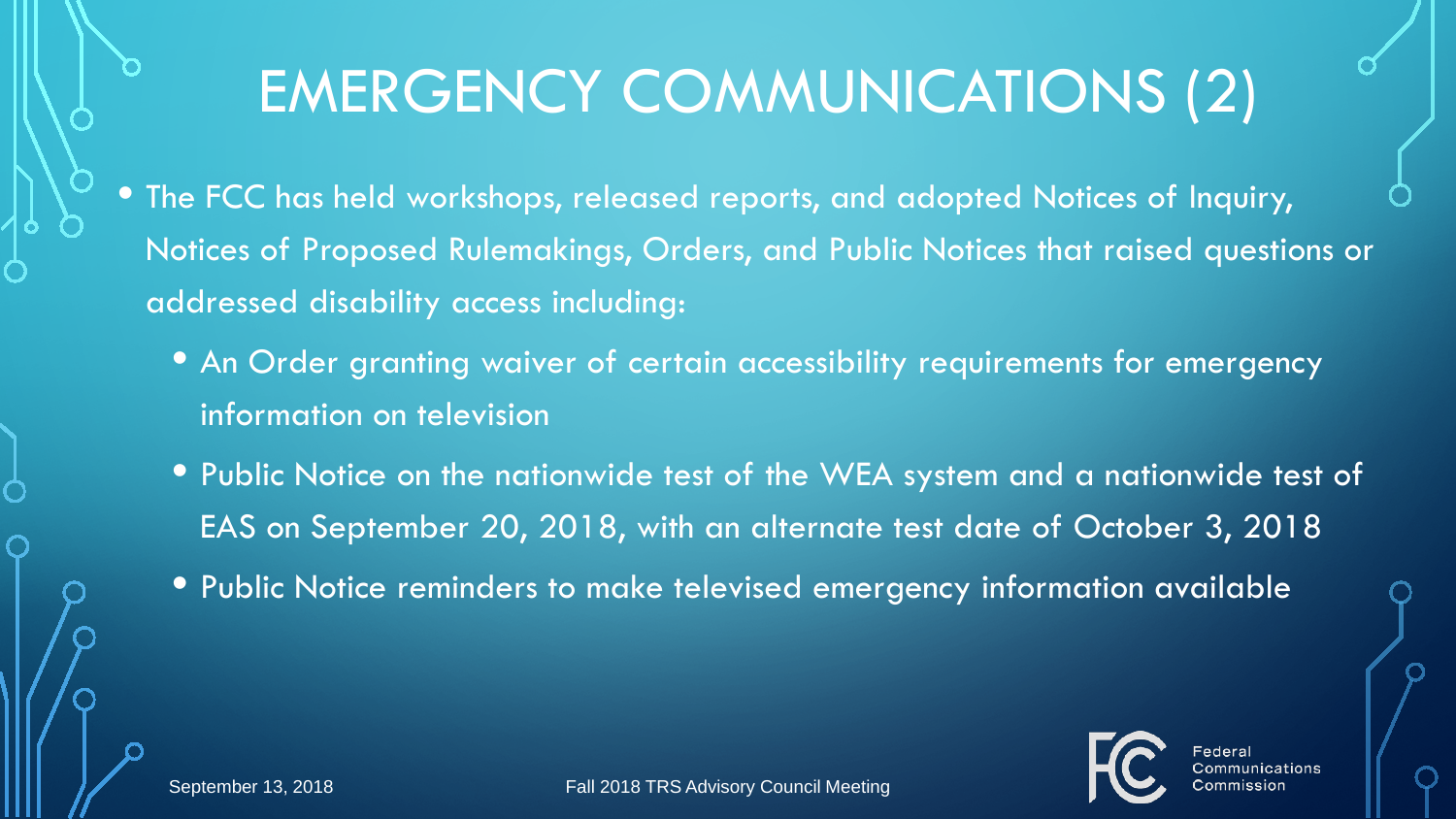#### INTEROPERABLE VIDEO CALLING WORKING GROUP

- On July 3, 2018, FCC Chairman Ajit Pai announced that the FCC is seeking nominations for membership on a new Interoperable Video Calling (IVC) Working Group that will explore how to achieve interoperable video calling using 10-digit telephone numbers
- The Commission welcomes participation by parties who have an interest in developing and integrating video calling systems used by both hearing individuals and people with hearing and speech disabilities who may currently use incompatible equipment and services
- The Nominations period closed on July 31, 2018
- Membership will be announced soon

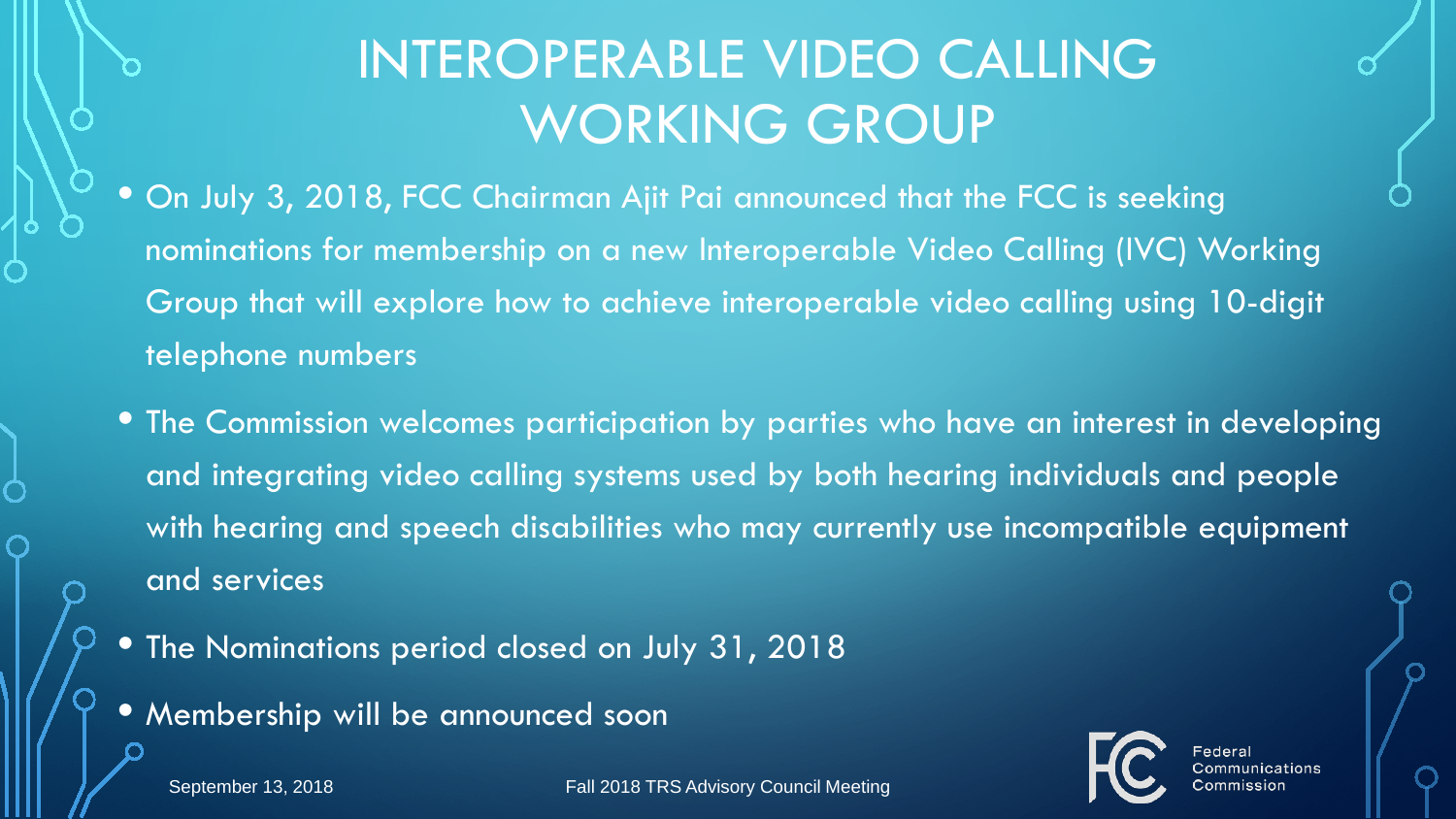## 2018 CVAA BIENNIAL REPORT

- On August 9, 2018, CGB released a Public Notice seeking comment on tentative findings for the 2018 Twenty-First Century Communications and Video Accessibility Act (CVAA) Biennial Report. The report to Congress is due October 8, 2018.
- These tentative findings address:
	- The level of compliance with accessibility requirements for telecommunications and advanced communications services and equipment, and Internet browsers built into mobile phones;
	- The extent to which accessibility barriers still exist with respect to new communications technologies; and
	- The effect of accessibility recordkeeping and enforcement requirements on the development and deployment of new communications technologies
- The comment period closed on August 23, 2018

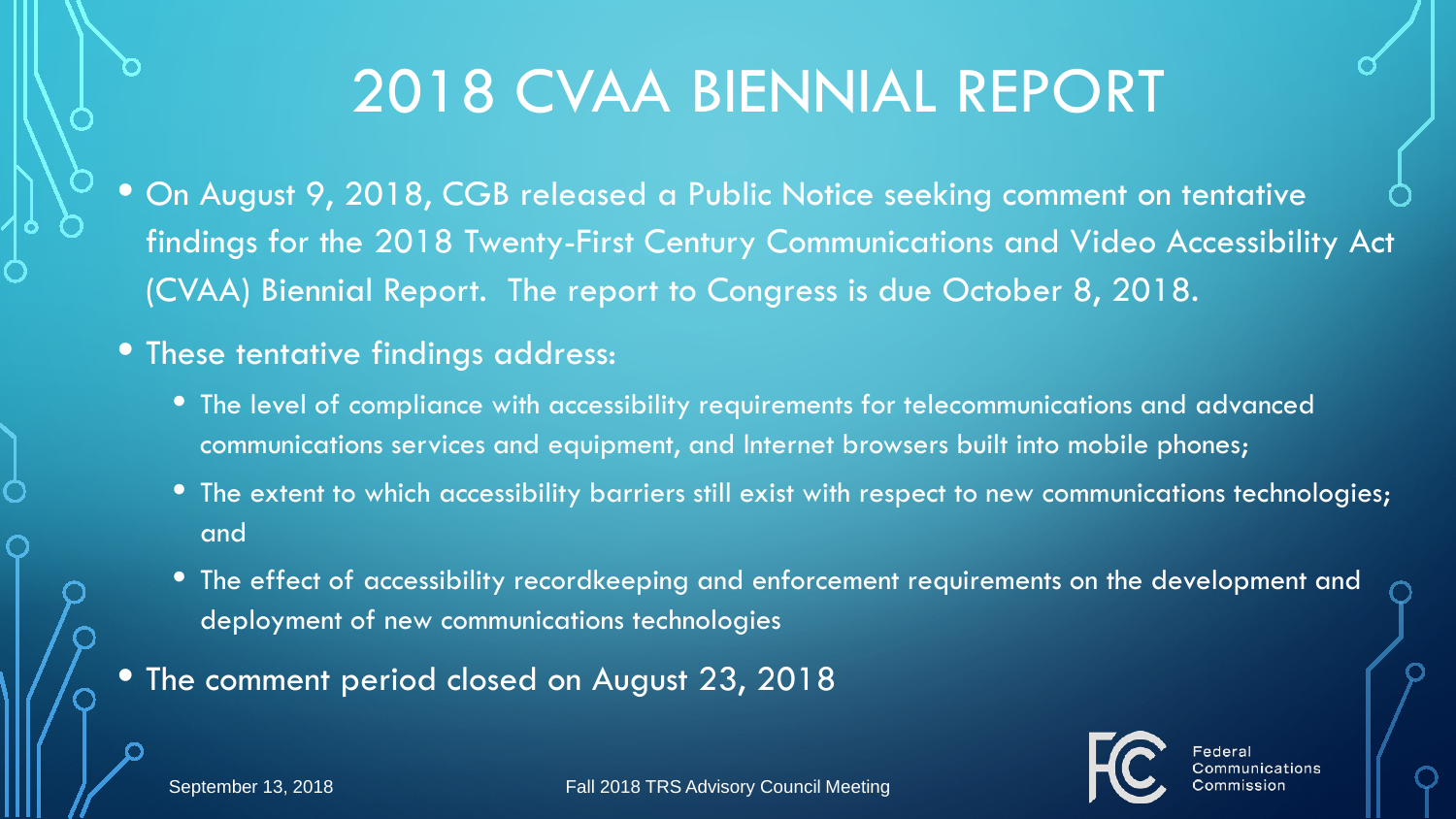## DISABILITY ADVISORY COMMITTEE (DAC)

- On Monday, April 9, 2018, the Technology Transitions Subcommittee of the Disability Advisory Committee held an invitation only roundtable at the FCC, on using RTT with refreshable Braille screen readers
- On August 21, 2018, the FCC released a Public Notice inviting application for membership for the next two year term of the DAC. Applications may be submitted though the online application portal at www.fcc.gov/dac/application (preferred), or by email to DAC@fcc.gov
- The final DAC Meeting of the current term will be held on October 3, 2018. It is anticipated the members will vote on recommendations concerning measures and metrics for TRS, RTT and refreshable Braille displays; RTT integration with TRS; and the availability of TRS in emergency shelters

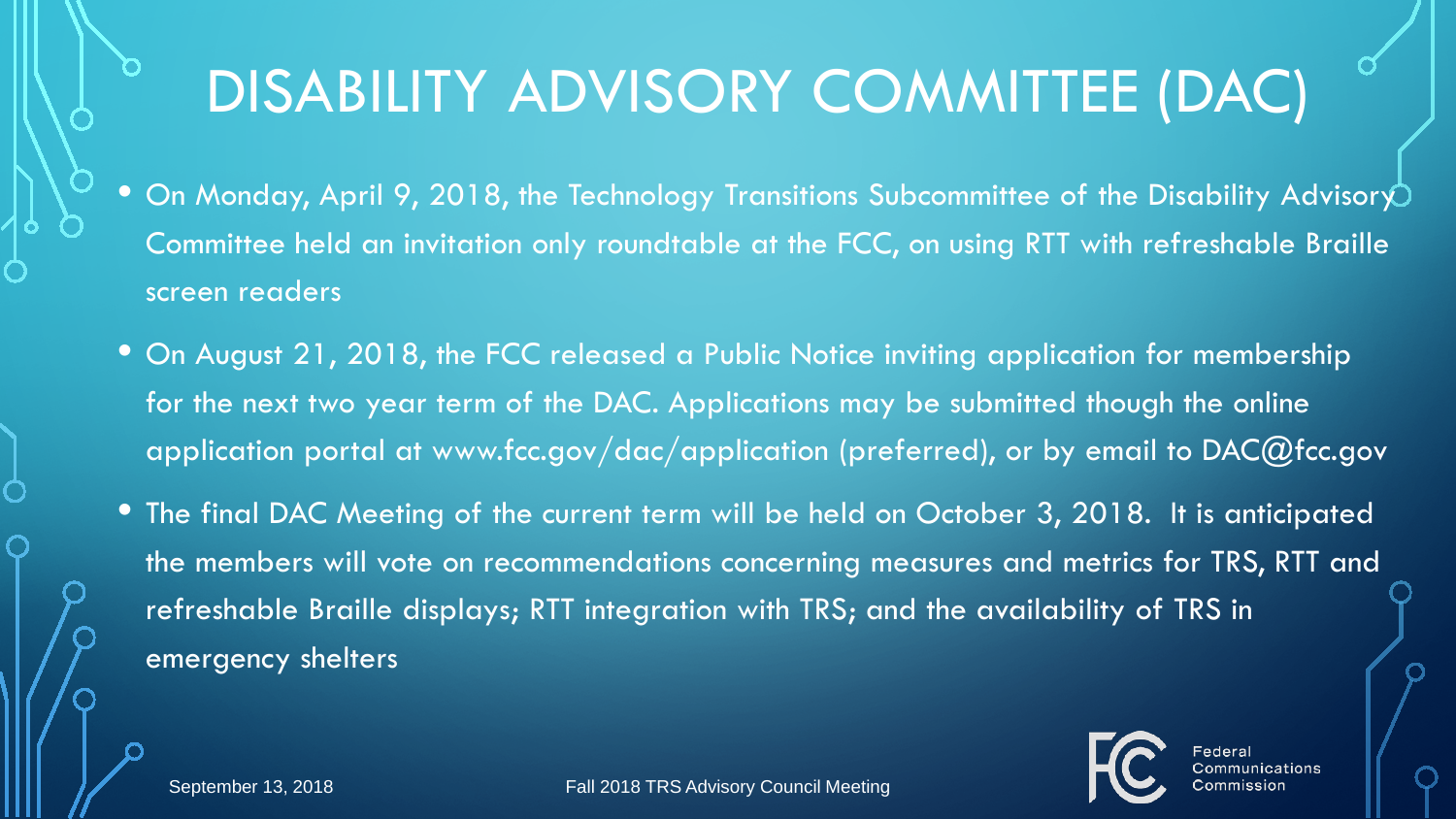#### CHAIRMAN'S AWARDS FOR ADVANCEMENTS IN ACCESSIBILITY

- Recognizes the efforts of individuals, organizations, academic institutions, companies, and government agencies that produce innovations to make communications tools more accessible to people with disabilities
- FCC Chairman Ajit Pai announced this year's winners at an awards ceremony at the M-Enabling Conference in Arlington, Va. The 2018 winners included:
	- Orbit Reader 20 a refreshable Braille display and notetaker with a significantly reduced price point for this type of accessible technology
	- Captioning and Description Editing Tool (CADET) a free program for closed captioning and video description
	- Content Clarifier an accessible technology that simplifies, summarizes, and augments digital content to increase comprehension for people with cognitive disabilities, the aging population, or those learning English as a second language
	- Seeing AI a free app that narrates the visual world to improve accessibility and independence for blind and low vision individuals
- For more information, please visit: www.fcc.gov/general/chairmans-awards-advancements-accessibility

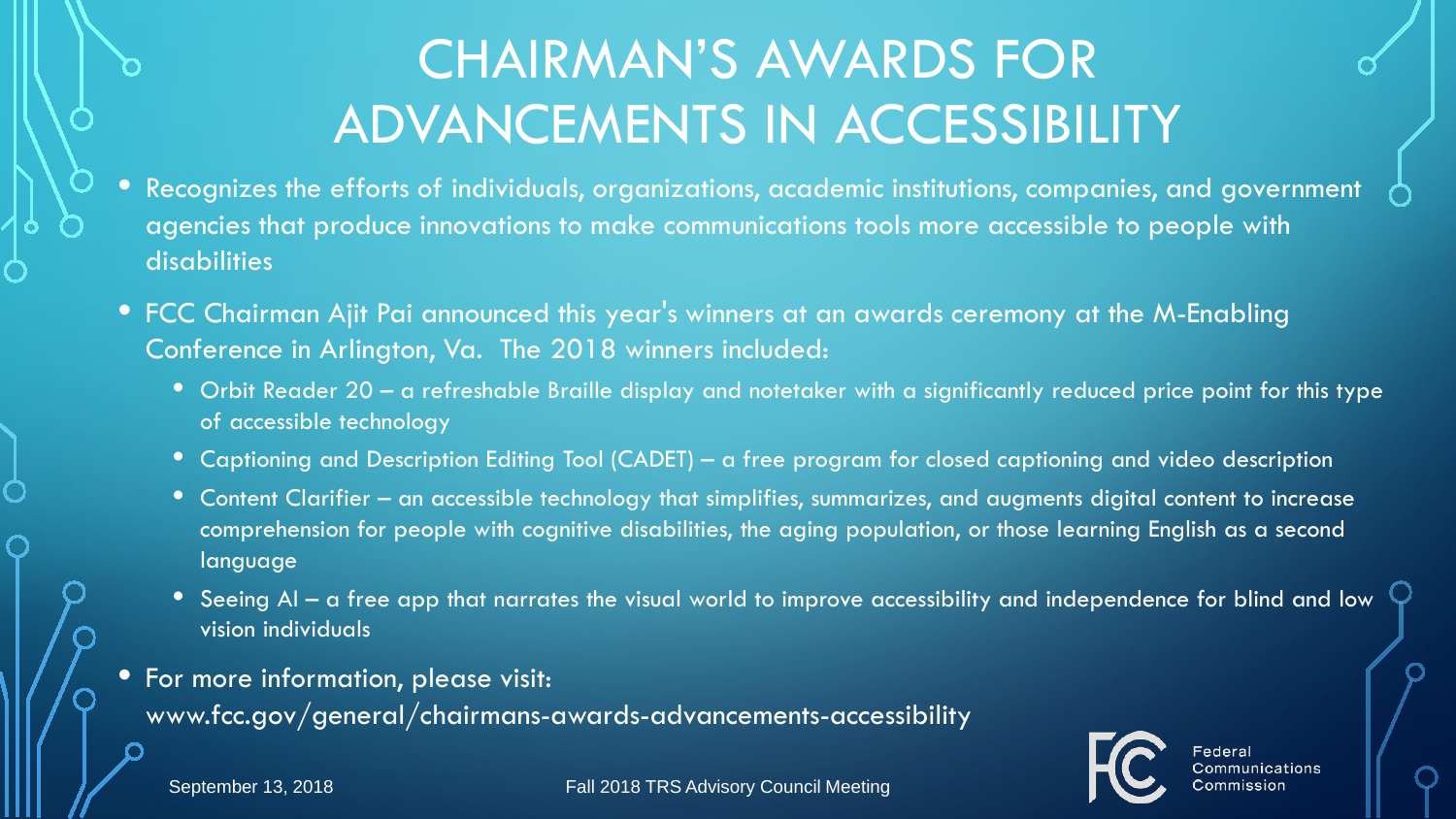#### ASL VIDEO LIBRARY

#### $\bullet$  On February 9, 2018 DRO Launched a new ASL Video Library webpage $^\circ$ • https://www.fcc.gov/asl-video-library



September 13, 2018 Fall 2018 TRS Advisory Council Meeting



Federal Communications ∶ommission